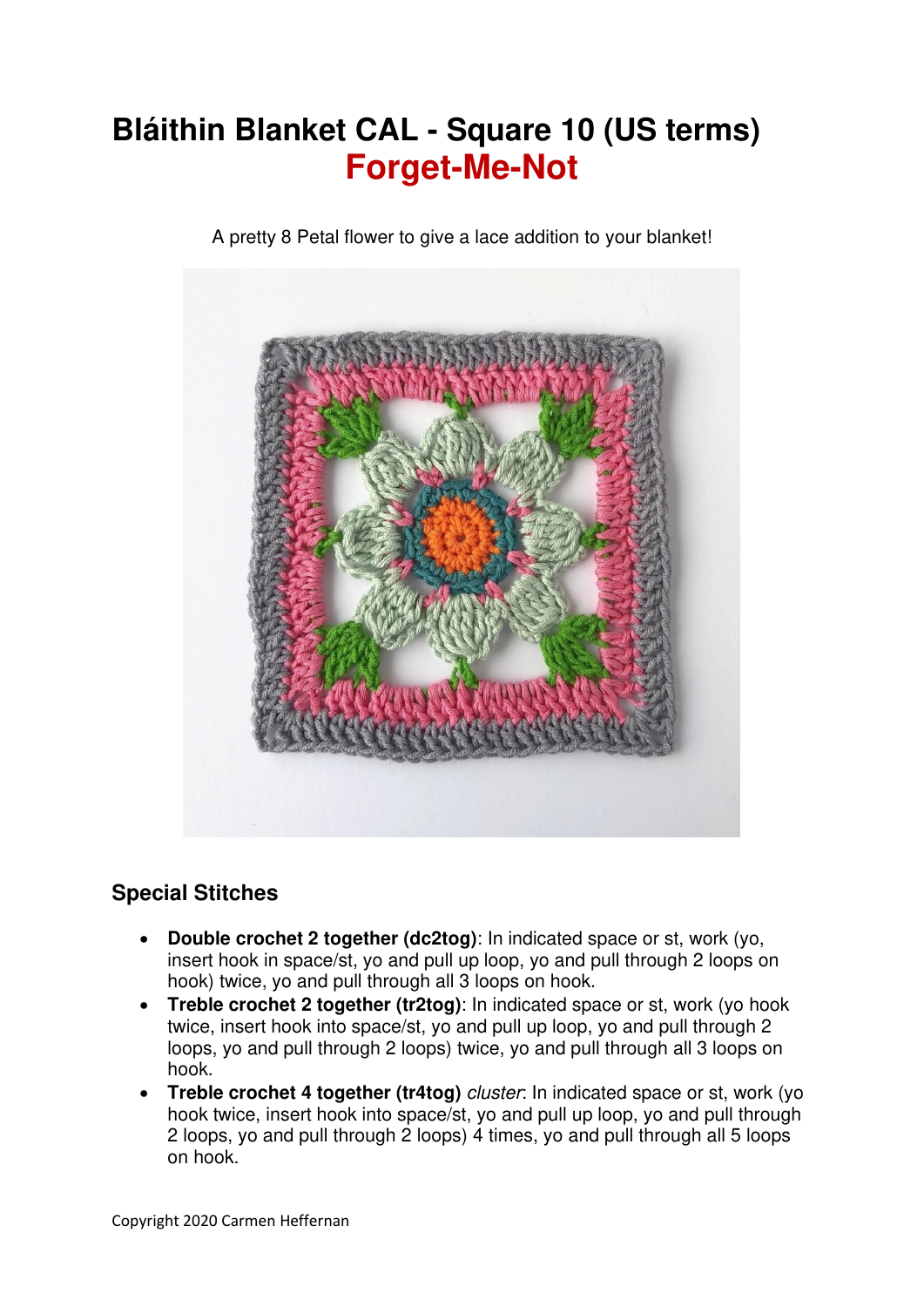## **Instructions (US Terms)**

Using first colour, make a magic ring

**Round 1**: Ch 1, 8 sc into ring, join with a sl st to beg sc, do not fasten off  $-8$  sc

**Round 2**: Ch 1, 2 sc in each st around, join with a sl st to beg sc. Fasten off yarn – 16 sc

**Round 3**: Join next colour in any sc, ch1, 1sc in same st, 2 sc in next st, \* 1 sc in next st, 2 sc in next st; rep from \* 6 more times, join with a sl st to beg sc. Fasten off yarn –  $24$  sc

**Round 4:** Join next colour in any sc, ch1, 1sc in same st, ch4, \* skip 2 sts, 1sc in next st, ch4; rep from  $*$  6 more times, join with a sl st to beg sc. Fasten off yarn –  $8$ sc, 8 ch-4



**Round 5**: Using next colour, join in any sc, ch 1, 1 sc in same st, \* ch 4, tr4tog (cluster) in next ch-4 sp, ch 4, 1 sc in next sc; rep from \* 7 more times, ending with a sl st in beg sc. Fasten off yarn  $-$  8 petals

**Round 6**: Join next colour in top of any cluster, ch 1, 1 sc in same sp,  $*$  ch 6, [dc2tog, ch 2, tr2tog, ch 2, dc2tog] in next cluster, ch 6, 1 sc in next cluster; rep from \* 3 more times, ending with a sl st in beg sc. Fasten off yarn